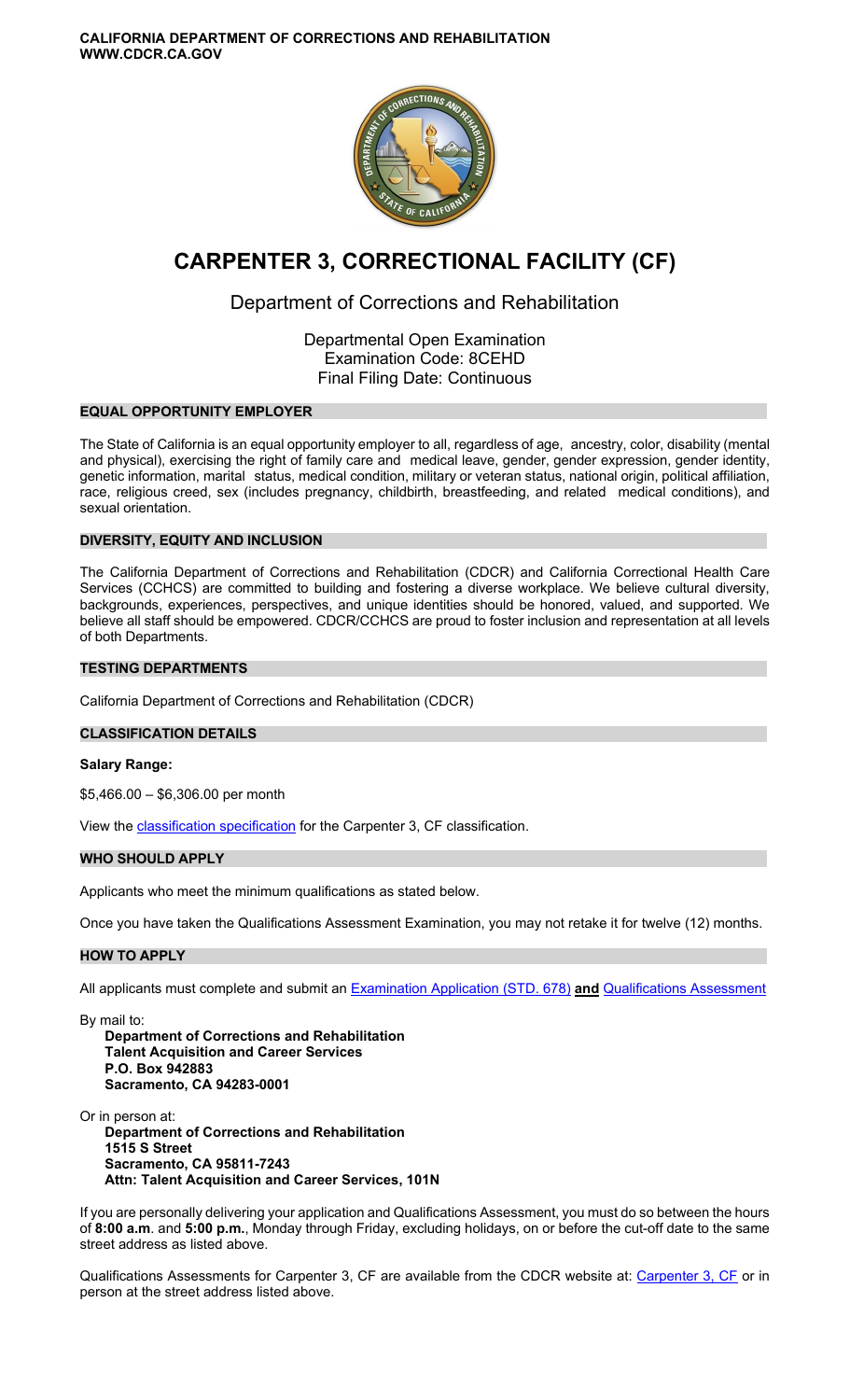## **CARPENTER 3, CF BULLETIN RELEASE DATE: 2/14/2019**

Completed applications and all required documents must be received or postmarked by the cut-off date in order to be considered. If an application is received after the cut-off date with a late or missing postmark, the application is considered late and will be included in the next cut-off date for processing. It is the applicant's responsibility to submit their application on time and to ensure the envelope is postmarked if applying by way of U.S. mail or contains proof of timely deposit with a parcel delivery or courier service. Dates printed on Mobile Bar Codes, such as the Quick Response (QR) Codes available at the United States Postal Service (USPS), are not considered postmark dates for the purpose of determining timely filing of an application.

**NOTE:** Only applications with an original signature will be accepted.

## **SPECIAL TESTING ARRANGEMENTS**

If you require special testing arrangements due to a verified disability or medical condition, mark the appropriate box on your Examination Application (STD. 678) and you will be contacted to make specific arrangements. You may also contact the Talent Acquisition and Career Services at (916) 322-2545.

## **APPLICATION DEADLINES/REQUIREMENTS**

Candidates must complete and return the Carpenter 3, CF Qualifications Assessment along with his/her Examination Application (STD. 678). Candidates who meet the minimum qualifications will have their Qualifications Assessment rated.

All applicants must meet the minimum qualifications for this examination by the cut-off date.

## **TEST DATE**

Applications will be accepted on a continuous basis.

#### **Cut-off dates for processing will be:**

July 09, 2021 October 8, 2021 January 7, 2022 April 8, 2022 July 8, 2022

**Note:** *Check back periodically as cut-off dates may be added in the future. Additionally, cut-off dates are subject to change or be cancelled at any time. Such changes or cancellations will be in accordance with civil service laws and rules.* 

Results notices will be mailed in  $6 - 7$  weeks following each cut-off date. Please contact the Talent Acquisition and Career Services at (916) 322-2545 if you have not received your notice after 7 weeks.

#### **MINIMUM QUALIFICATIONS**

## **Either 1**

Two years of varied experience as a journey level carpenter; and completion of a recognized apprenticeship in carpentry.

#### **Or 2**

Six years of varied carpentry experience. An Associate of Arts or Certificate of Arts Degree in Carpentry from an accredited community college or equivalent degree approved by the California Superintendent of Public Instruction under the provisions of California Education Code Section 94310.2 may be substituted for two years of the required experience. (Students who are within six months of completing their degree will be admitted to the examination but they must present evidence of completion prior to appointment.)

Qualifying experience may be combined on a proportionate basis if the requirements stated above include more than one pattern and are distinguished as "Either" 1, "or" 2, "or" 3, etc. For example, candidates who possess qualifying experience amounting to 50% of the required time of Pattern 1, and additional experience amounting to 50% of the required time of Pattern 2, may be admitted to an examination as meeting 100% of the overall experience requirement.

**OUT-OF-CLASS EXPERIENCE:** A "completion of an out-of-class assignment" memorandum, dated within one year of assignment completion, is required to use as out-of-class experience to meet the minimum qualifications for examination purposes. Employees may obtain this documentation from his/her Institutional Personnel Officer/Personnel Liaison. Out-of-class experience without required documentation will not be considered for examination purposes.

## **SPECIAL PHYSICAL CHARACTERISTICS**

Persons appointed to positions in this class must be reasonably expected to have and maintain sufficient strength, agility, and endurance to perform during stressful (physical, mental, and emotional) situations encountered on the job without compromising their health and well-being or that of their fellow employees or that of inmates.

## **POSITION DESCRIPTION AND LOCATION(S)**

A Carpenter 3, CF, is the lead worker level, incumbents plan, lay out, lead and inspect the work of a crew of carpenters and other workers engaged in construction and repair work; advise in the selection of building materials; requisition building materials and supplies; see that work is carried out according to plans and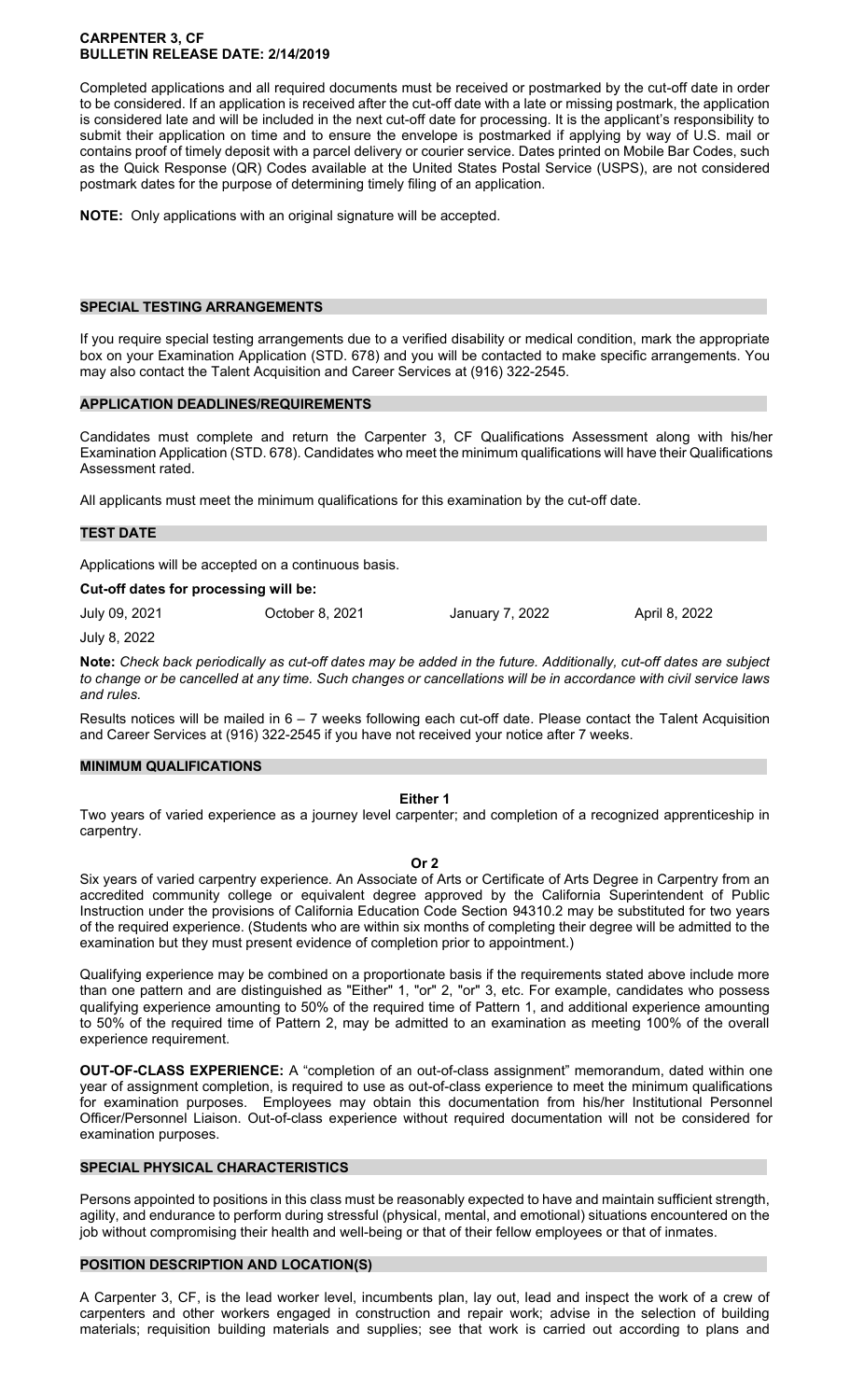## **CARPENTER 3, CF BULLETIN RELEASE DATE: 2/14/2019**

specifications and is properly correlated with other trades; inspects scaffolding and falsework and sees that safety regulations are followed.

Position(s) exist statewide with CDCR.

## **EXAMINATION PLAN**

**EXAMINATION INTERVIEWS WILL NOT BE HELD.** This examination will consist of a Qualifications Assessment weighted 100%. To obtain a position on the eligible list, applicants must achieve a minimum rating of 70.00% on the Qualifications Assessment.

The Qualifications Assessment is designed to elicit a range of specific information regarding each candidate's knowledge, skill, abilities, and potential to effectively perform the duties relative to the classification. Candidates who meet the minimum qualifications will have their Qualifications Assessment rated and successful candidates will be placed on an eligible list. **SUBMISSION OF THE QUALIFICATIONS ASSESSMENT IS MANDATORY.**  Candidates who do not submit a completed Qualifications Assessment will be eliminated from this examination.

## **Qualifications Assessment -- Weighted 100.00%**

**Scope:** Emphasis in the examination will be on measuring competitively, relative to job demands, each candidate's:

## **Knowledge of:**

- 1. Principles, methods, materials, tools, and equipment used in carpentry.
- 2. Safety Orders of the Division of Industrial Safety applicable to carpentry.
- 3. Building codes.

## **Skill to:**

1. Both rough and finish carpentry and the use of hand and power carpentry tools.

## **Ability to:**

- 1. Read and write English at a level required for successful job performance.
- 2. Read blueprints and work from and interpret plans and specifications.
- 3. Recognize lumber grades and types.
- 4. Keep records and make simple reports.
- 5. Prepare rough sketches of carpentry work.
- 6. Makes estimates of material and labor.

The Job Analysis identifies job duties and job requirements for the classification and may be referenced in preparing for the examination. The Job Analysis for the Carpenter 3, CF is available on the CDCR website at: [CDCR Job Analysis](https://www.cdcr.ca.gov/Career_Opportunities/HR/OPS/Exams/Analysis/index.html) 

## **ELIGIBLE LIST INFORMATION**

The resulting eligible list will be established to fill vacancies for CDCR.

Names of successful candidates are merged onto the list(s) in order of final scores, regardless of date. Eligibility expires 12 months after establishment unless the needs of the service and conditions of the list(s) warrant a change in this period.

## **VETERANS' PREFERENCE/CAREER CREDITS**

Veterans' Preference will be granted in this examination. Veterans who have achieved permanent civil service status are not eligible to receive Veterans' Preference. Career credits will not be granted in this examination.

## **DRUG-FREE STATEMENT**

It is an objective of the State of California to achieve a drug-free State work place. Any applicant for State employment will be expected to behave in accordance with this objective, because the use of illegal drugs is inconsistent with the law of the State, the rules governing civil service, and the special trust placed in public servants.

#### **GENERAL INFORMATION**

**Applications are available** at CDCR, California Department of Human Resources (CalHR), local offices of the Employment Development Department, and through your CalCareer Account.

**Veterans' Preference:** California law allows the granting of Veterans' Preference in any **Open** examination. In accordance with Government Code Sections 18973.1 and 18973.5, Veterans' Preference will be awarded as follows: 1) any veteran, widow or widower of a veteran, or spouse of a 100% disabled veteran, who achieves a passing score in an open examination, shall be ranked in the top rank of the resulting eligibility list. Any veteran who has been dishonorably discharged or released is not eligible for Veterans' Preference; 2) Veterans' Preference is not granted once a person achieves permanent civil service status.

Directions to apply for Veterans' Preference are available at the CalHR's website by clicking on the following link: [CalCareer Veterans.](https://jobs.ca.gov/CalHRPublic/Landing/Veterans.aspx) Additional information can also be found at the California Department of Veterans Affairs at [CalVet Veterans.](http://www.calvet.ca.gov/veteran-services-benefits/employment)